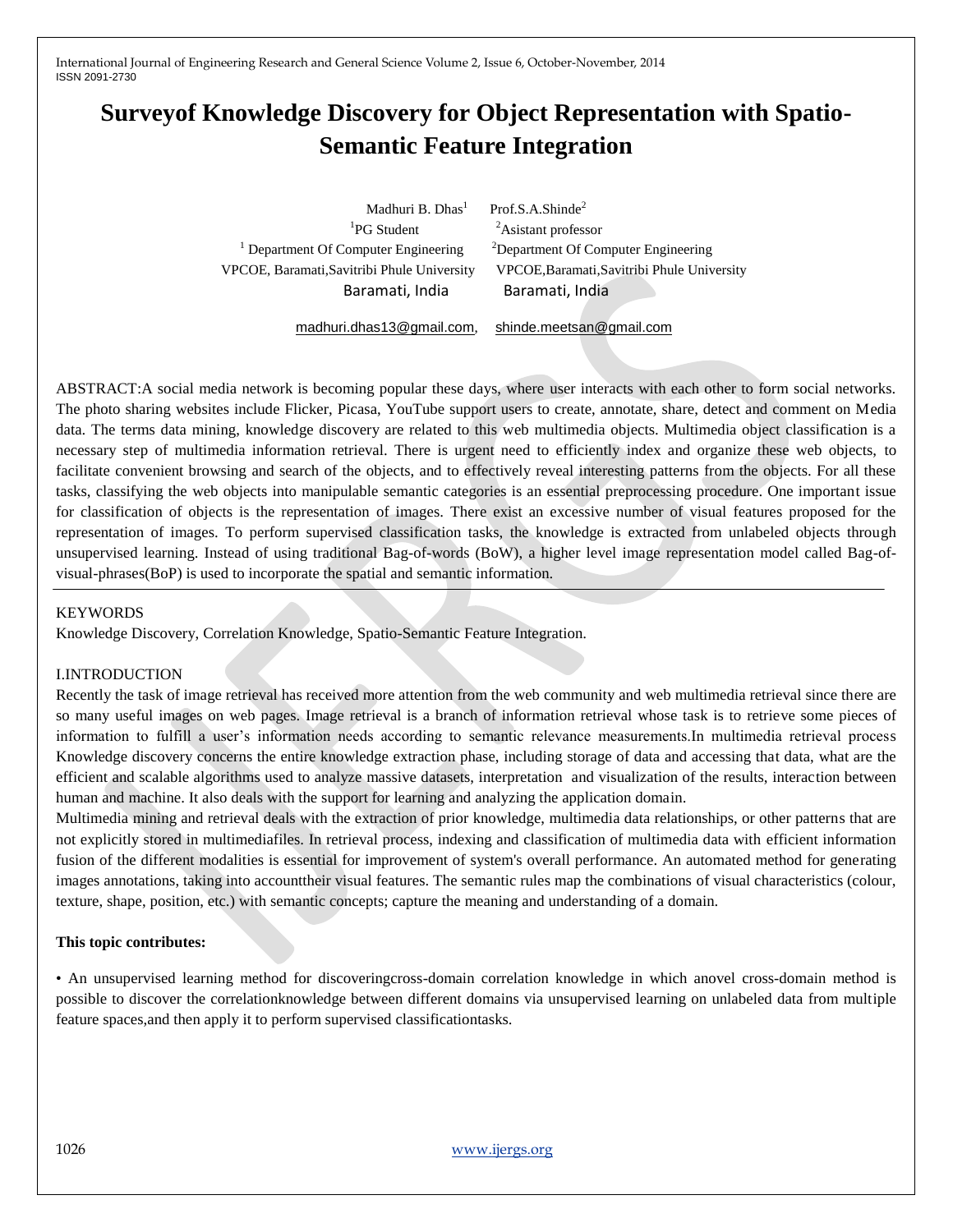• A novel two-level image representation model in which Unlike the basic bag-of-visual-words (BoW) model, the higher level visual components (words and phrases) to incorporate the spatial and semantic information into image representation model (*i.e.,*bag-ofvisualphrases (BoP)). By combining visual words with phrases, the distinguishing power of image features is enhanced.

• Two different strategies (Enlarging Strategy and Enriching Strategy) to utilize the correlationknowledge to enrich the feature space for classification. Bytransferring such knowledge, both the strategies can handlethe situation when one information source is missing, especiallythe most common situation that the textual descriptionsof a small portion of web images are missing.

By effectively transferring the cross-domain correlation knowledge to new learning tasks, this method cannot only be applied in some specific domains (*e.g.,*, disaster emergency management), but also be used in the general domain (*e.g.,*social-media images organization, etc.).

# II. RELATED WORK

The Fayyad et al.[3] KDP(Knowledge Discovery Process) model consists of nine steps, which are given bellow:

- 1. Developing and understanding the application domain. It includes learning the relevant prior knowledge and discovers the knowledge.
- 2. Creating a target data set. The data miner selects a subset of variables (attributes) anddata points (examples) that will be used to perform discovery tasks. This usually includesquerying the existing data to select the desired subset.
- 3. This step consists of Data cleaning and preprocessing which includes removing outliers, deals with noiseand missing terms and values in the data, and maintaing account for time sequence information and knownchanges.
- 4. It includes the Data reduction and projection in which finding useful attributes by applyingdimension reduction and different transformation methods.
- 5. Choosing the data mining task where data miner matches the goals defined in step 1 by applyingregression, clustering, classification, etc.
- 6. Choosing the data mining algorithm in this the data miner selects methods to search for patterns inthe data and decides which models and parameters of the methods used may be appropriate.
- 7. Data mining step generates patterns in a particular representational form, such asregression models classificationrules, decision trees, trends, etc.
- 8. Interpreting mined patterns includes the process where the analyst performs visualization of the extracted patternsand models, and visualization of the data based on the extracted models.
- 9. Consolidating discovered knowledge consists of incorporating the discoveredknowledge into the performance system, documenting and reporting it to the interestedparties. It also includes checking and resolving potential conflicts with previouslybelieved knowledge.

Pravin M. Kamde, Dr. Siddu. P. Algur[4] introduced different models for Multimedia classification and clustering based on the supervised and unsupervised learning.

# **Classification models**

Machine learning (ML) and meaningful information extraction can only be realized. Decision trees can be translated into a set of rules by creating a separate rule for each path from the root to a leaf in the tree. The rules can also be directly induced from training data using a variety of rule-based algorithms. Artificial Neural Networks (ANNs) are another method of inductive feasible learning, based on computational models of biological neurons and networks. The Support VectorMachines (SVMs) [5] is the newest technique that considers the notion of a "margin".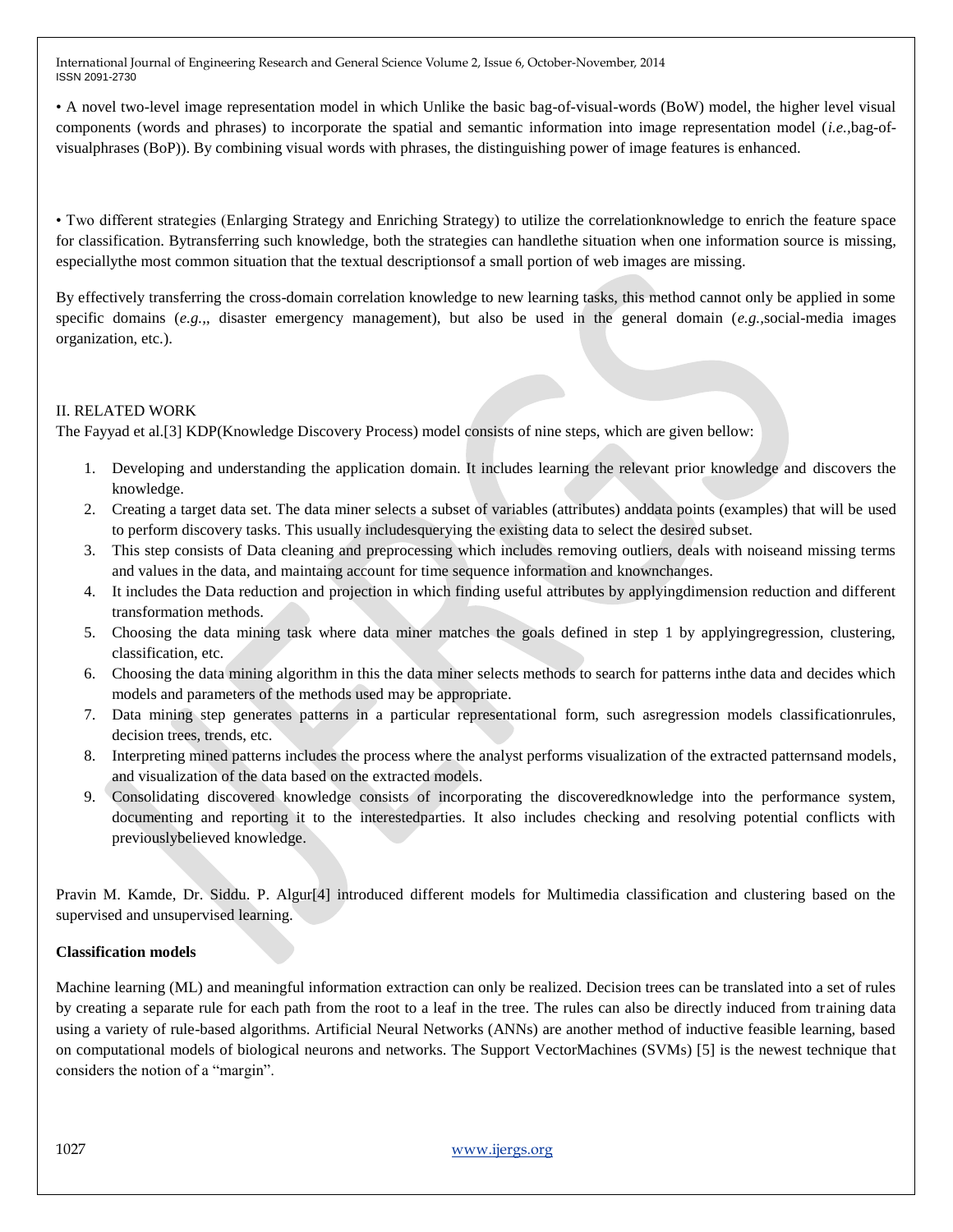#### **Clustering Models**

In unsupervised classification, the issue is to group a given collection of unlabeled multimedia files into meaningful clusters according to the multimedia content without a priori knowledge.Clustering algorithms can be divided into different methods such as partitioning methods, hierarchical methods, density-based, grid based, and model-based methods. A survey of clustering techniques can be found in[4].Density-based clustering algorithms try to find clusters based on density of data points in a region. The main idea of densitybased clustering is that, for each instance of a cluster, the close neighbourhood of a given radius has to contain at least a minimum number of instances.Grid-based clustering algorithms first quantize the clustering space into a finite number of cells (hyperrectangles) and then perform the required operations on the quantized space.

# **Association Rules**

Rule based classification is based on the occurrences similarity of pattern or entity in the specific domain data set. Support, Confidence and Interest are three mainmeasures of the association.The support factor indicates the relative occurrences of both X and Y within the overall data set of transactions. It is the ratio of the number of instances that are satisfying both X and Y over the total number of instances. The confidence factor is defined as it is the probability of Y given X and itis the ratio of the number of instances that are satisfying both X and Y over the number of instances satisfying X. The support factor simply indicates the frequencies of the occurring patterns in the rule, and the confidence factor describes the strength of implication of the rule. Ameasure of human interest in the rule is called interest factor. The little research has been conducted on mining multimedia data [4][6] with different types of associations: association between image content and non image content features. Association mining in multimedia data can be transformed into problems of association mining in traditional transactional databases. That"s why mining the frequently occurring patterns among different images becomes mining the frequent patterns in a set of transactions.

Hsin-Chang Yang, Chung-Hong Lee [8] proposed the self organizing map that is usful for image retrieval. Traditional content-based image retrieval (CBIR)[11]systems most of the times fails to meet a user's need due to the 'semantic gap' between the extracted features of the systems and the user"s query. It is a difficult task to extract semantics of image. Most existing techniques apply some predefined semantic categories and assign the images to appropriate categories through some learning processes.These techniques always need human intervention and rely on content-based features. A novel approach to bridge the semantic gap which is the major deficiency of CBIR systems [11].By applying a text mining process, which adopts the self-organizing map (SOM) learning algorithm as a kernel process on the environmental texts of an image to extract the semantic information from this image.Some implicit semantic information of the images can be discovered after the text mining process. A semantic relevance measure has been given to achieve the semantic-based image retrieval task.

Yimin Wu and AidongZhang [6] introduced an adaptive classification method for multimedia retrieval using relevance feedback.Relevance feedback method caneffectively improve the performance of CBIR [11].A relevance feedback approach can be able to efficiently capture the user"s query concept from a very limited number of training samples. To address this issue, a novel adaptive classification method using random forests, which is a machine learning algorithm with proven good performance on many traditional classification problems with random forests, this feedback method reduces the relevance feedback to a two-class classification problem and classifies database objects as relevant or irrelevant. Fromthe relevant object set, it returns the top k nearest neighbors of the query to the user.

$$
P(1|\vec{o}) = \frac{\sum_{j=1}^{J} h_j(\vec{o})}{J}
$$

1028 www.ijergs.org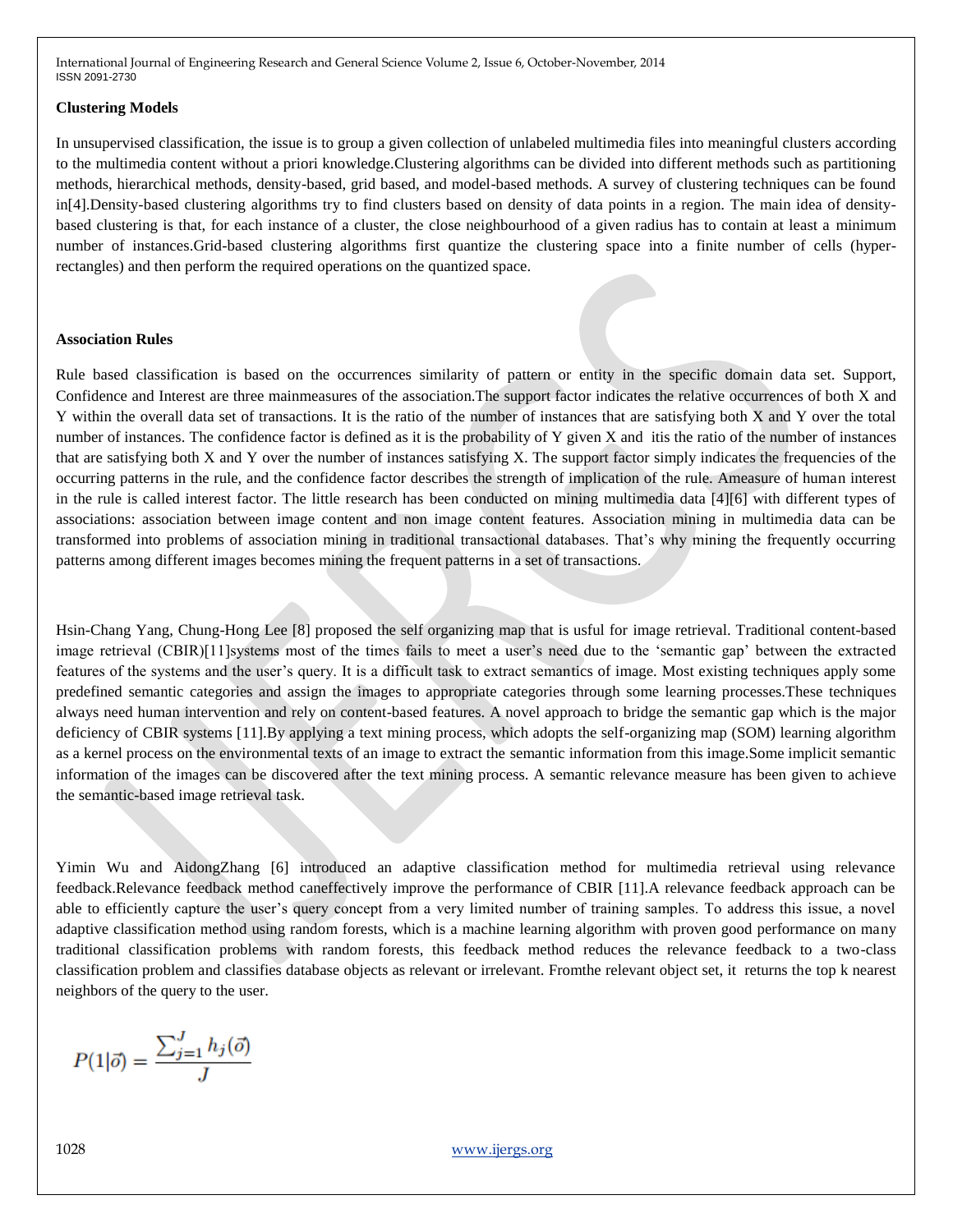where  $P(1|0)$  is the number of classifiers that classify o as relevant over the total number of classifiers. The larger the  $P(1|0)$ , the more confident it is to output o as relevant. So,this method returns some classified-irrelevant objects with the largest  $P(1|o)$  values, in case less than k objects were classified as relevant.

Features:

- This system will able to address the multimodal distribution of relevant points, because it trains a nonparametric and nonlinear classifier, i.e., random forests, for relevance feedback.
- It does not overfit training data because it uses an ensemble of tree classifiers to classify multimedia objects.

Christian Ries[7] proposed a classification framework for digital images which is capable of identifying images which belong to a particular class. Simply to design filters which find images in a given database which feature content (e.g brand logos).This framework learnsdifferent class models in an unsupervised classification manner. The user is only required to provide images which contain some common object or concept as positive training examples without further annotation or knowledge. Then it finds common properties of the positive training images based on color and visual words. It consists of two main stages: A color-based pre-filter (or region of interest detector) and a classifier trained on histograms of visual words ("bags-of-words").As the learning process of the color model is to be unsupervised, different problems has been considered like identification of colors of the object without manual annotation and dealing with color deviations due to different lighting conditions. It is not so easy to classify images or localize objects based on color models.A classifier trained on histograms of visual words ("bags-of-words") this stage uses bag-of-words models to classify images. By compute spatial histograms of visual words for positive and negative training images and then train a binary classifier using these histograms. To find positive images among large scale databases for a very low false positive rate the classifier AdaBoost is used.There exist different local feature descriptors which can be used for the bag-of-words model. Also, the clustering process which yields visual vocabulary and the AdaBoost classifier depend on many parameters.

Dong ping Tian[13] has been studied different Image Feature Representation techniques. It includes how to partition an image and how to organize the image features with challenging questions. In general, there are mainly three methods to transform an image into a set of regions: regular grid approach, unsupervised image segmentation and interest point detectors. Images can be segmented by a regular grid or by the JSEG , and to detect the salient regions detected by the Difference of Gaussian (DoG) detector.Bag of visual words representation has been widely used in image annotation and retrieval. This visual-word image representation is analogous to the bag-of-words representation of text documents in terms of form and semantics. The procedure of generating bag-of-visual-words can be as follows: First, region features are extracted by partitioning an image into blocks or segmenting an image into regions. Second, clustering and discretizing these features into visual word that represents a specific local pattern shared by the patches in that cluster. Third, mapping the patches to visual words and then we can represent each image as a bag-of-visual-words.Compared to previous work, J. Yang, Y.Jiang, [15] have thoroughly studied the bag-of-visual-words from the choice of dimension, selection, and weighting of visual words in this representation. For more detailed information, please refer to the corresponding literature. Figure 1 shows the basic procedure of generating visual-word image representation based on vector-quantized region features.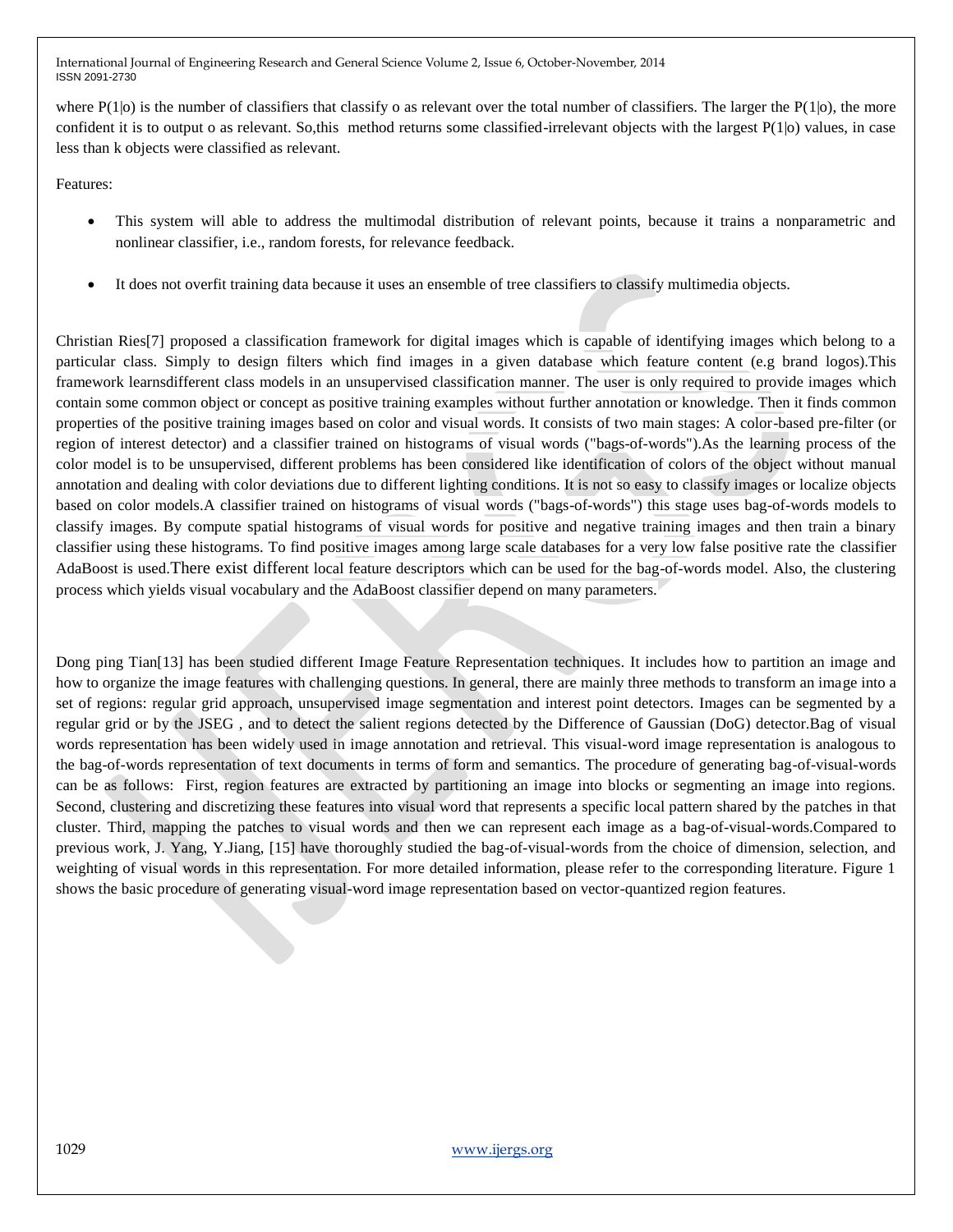

 **Figure1**:Procedure of generating visual-word image representation based on vector-quantized region features

#### III. SOURCES OF DATA

Now a days there are n number of data sources are available for the classification purpose. The different data sources are social media, news articles, review sites, blogs, datasets, etc.

#### **1. Social Media**

Social media become a huge platform to share the images among the people. It is a large network where at a time millions of people can share their photos and views about the particular photo. There are different type of social media sites are available like [www.facebook.com,](http://www.facebook.com/) [www.tweeter.com,](http://www.tweeter.com/) [www.hi5.com,](http://www.hi5.com/) [www.linkedin.com](http://www.linkedin.com/) etc. which contains images with their descriptions.



**OLX** India Sponsored · @ In Like Page

Start with buying some good Pre-Owned Furniture & selling the old only on OLX.in!



**Figure2**: Facebook image with its textual description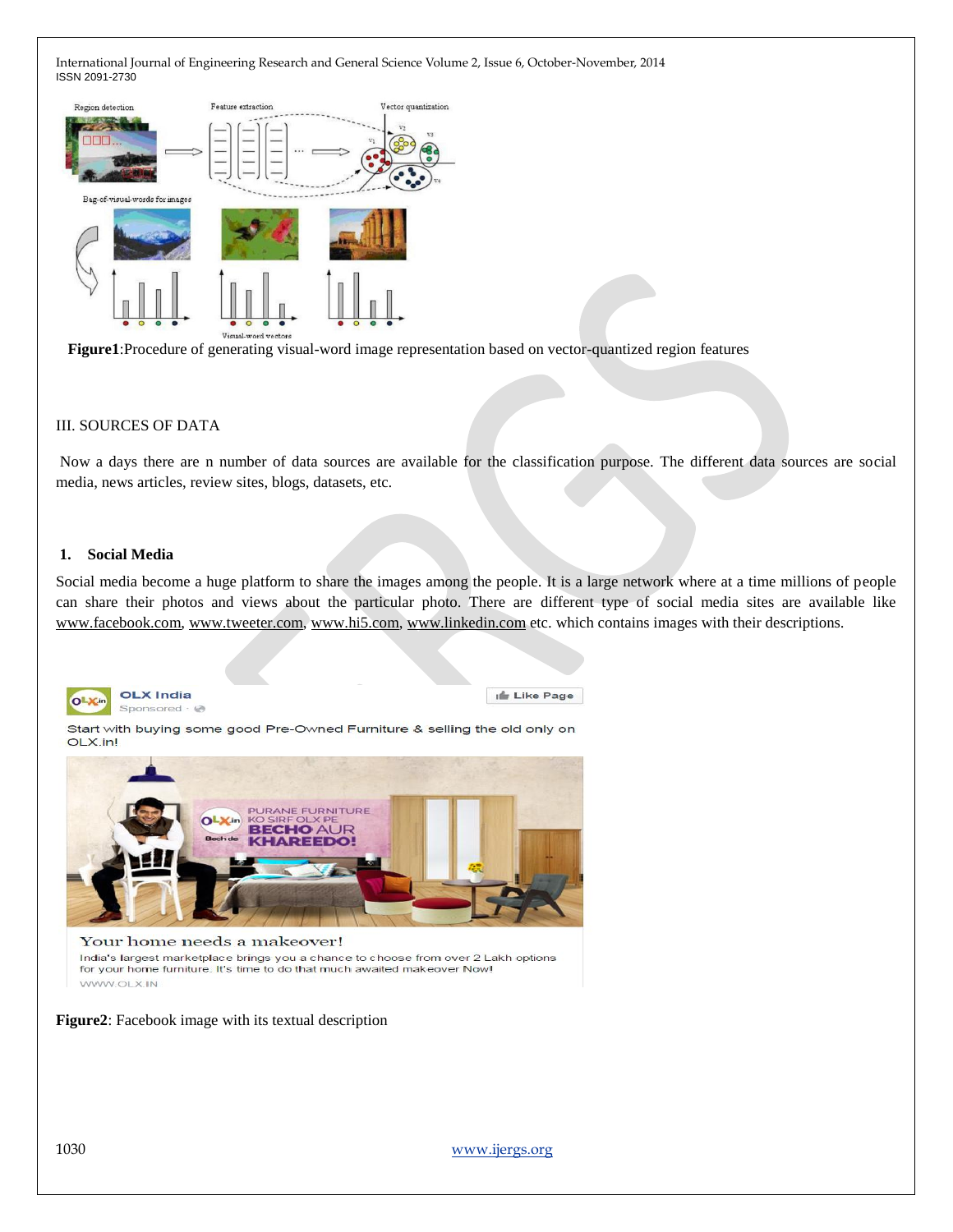# **2. News Articles**

The websites like www.abpmajha.com, www.aajtak.com and www.lokmat.com, www.bhaskar.com has a news article that contains images of different news with its detail information.



The Reserve Bank of India didn't give a reason for changing the gold-import rule.

**Figure3:**Times of India news

#### **3. Review Sites**

Before purchasing any product it is very important to get details of that product. There are various ecommerce sites like

[www.flipkart.com,](http://www.flipkart.com/) [www.cnet.com,](http://www.cnet.com/) [www.snapdeal.com](http://www.snapdeal.com/) where customers want to know about the product and it's details while purchasing the product.

| Motorola Moto G - user opinions and reviews<br><b>MOTOROLA</b> |                                                                                                                                                    |                 |                  |                                                   |                       |
|----------------------------------------------------------------|----------------------------------------------------------------------------------------------------------------------------------------------------|-----------------|------------------|---------------------------------------------------|-----------------------|
| $-0.11$<br>ih.<br>98<br>m<br><b>COL</b>                        | Post your opinion                                                                                                                                  |                 | Pages: 1         | $2 \mid 3 \mid  \mid 347 \mid$                    | $348$ $\sqrt{ }$      |
|                                                                |                                                                                                                                                    | Search opinions |                  | Sort by: Newest first ▼                           |                       |
|                                                                | <b>A</b> srinivas                                                                                                                                  |                 |                  | A Rating 0<br>$\left  \cdot \right $              | <b>Report</b>         |
|                                                                | it is worst mobile, we cant call it as a mobile, you can call it is a BOX, and<br>service is very worst, never see this type of mobile in my life. |                 |                  |                                                   |                       |
|                                                                |                                                                                                                                                    |                 |                  |                                                   |                       |
| ◎ Motorola Moto G review:<br><b>Little big G</b>               | a 2014-11-04 13:23                                                                                                                                 | & KSek          | $\mathbb{Z}^n$ H |                                                   | <b>∉</b> Reply        |
| Specifications                                                 | <b>A.</b> Chintu                                                                                                                                   |                 |                  | <sub>d</sub> <sup>1</sup> Rating 0<br><b>Tara</b> | <b>B</b> Report       |
| Compare<br>str.                                                |                                                                                                                                                    |                 |                  |                                                   |                       |
| Pictures                                                       | Is this moto g have the lollipop version 5.0 I want to update this version                                                                         |                 |                  |                                                   |                       |
| 360° view<br>ଈ                                                 | @ <sup>#</sup> 2014-11-04 08:52                                                                                                                    | $2$ $7$ t $Rx$  | $\bullet^6$ Q    |                                                   | <b><i>S</i></b> Reply |
| & Related phones                                               |                                                                                                                                                    |                 |                  |                                                   |                       |
| In the news (new)<br>目                                         | 息 dhinka chika                                                                                                                                     |                 |                  | $\sqrt{a}$ Rating 0<br>$\Box$                     | <b>g</b> Report       |
| <b>R</b> Manual                                                | Is it realy upgradable to lolipop v 5.0<br>If so then its nice but it should have at least kit kat y 4.4.2 from starting                           |                 |                  |                                                   |                       |
| <b>CHECK PRICE</b>                                             | @ <sup>#</sup> 2014-11-04 08:44                                                                                                                    | 2Tc4            | $a^B$ $Q$        |                                                   | <b><i>S</i></b> Reply |
| $\triangleright$ WElectronics                                  |                                                                                                                                                    |                 |                  |                                                   |                       |
| • uSwitch (UK)                                                 | LA JV                                                                                                                                              |                 |                  | A Rating 0<br><b>The Contract</b>                 | <b>Report</b>         |

**Figure4**: Example of the product view and it's details

# **4. Blogs**

1031 www.ijergs.org A web log is called as blog it is a personal webpage on which particulars can write their likes, dislikes, opinions, hyperlinks to various sites etc. daily. Tweeter is one of the popular micro blogging service in which user creates status messages in a limited word count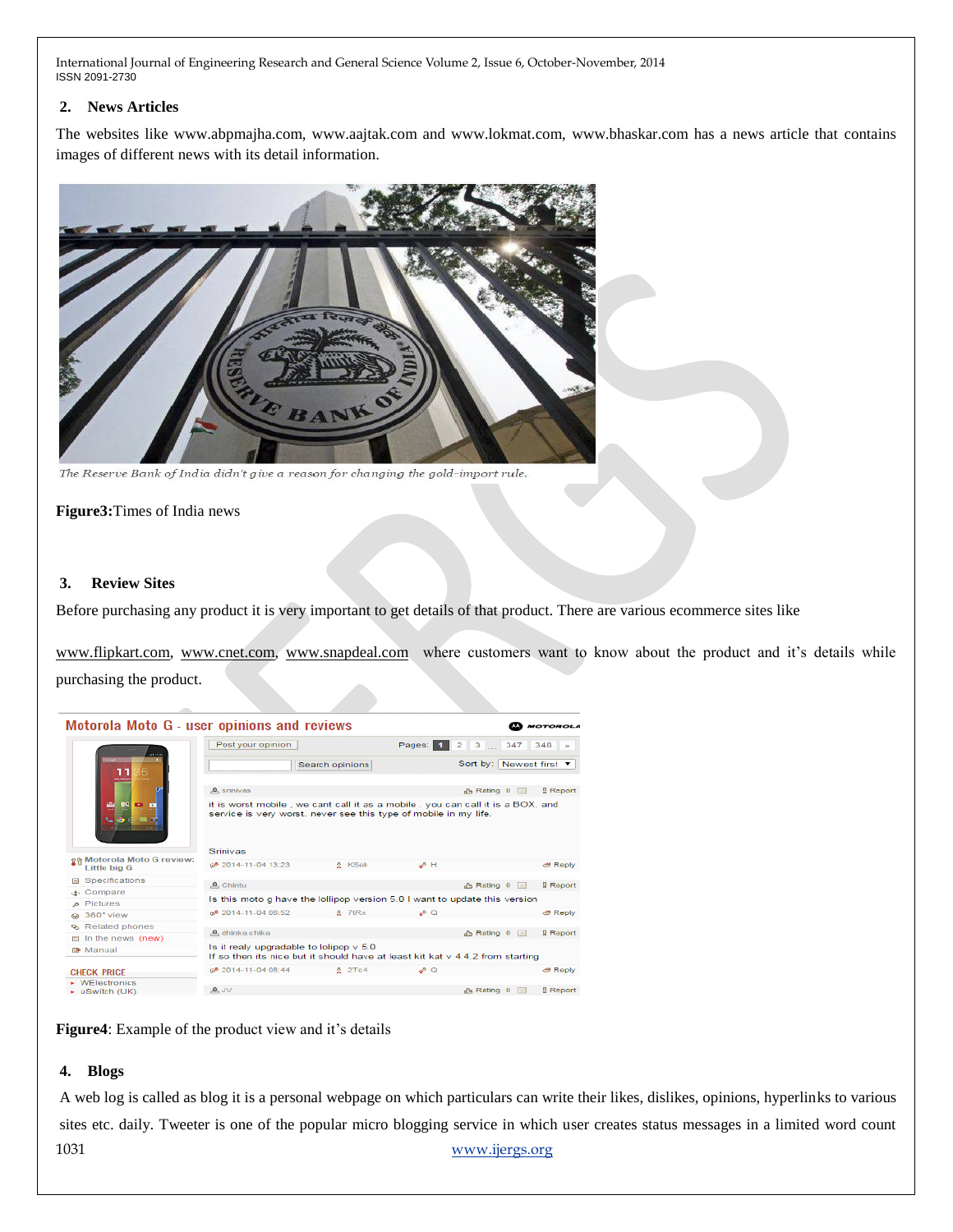which called as tweets. The tweeter will get flooded while the elections were going on. Tweets can also use as data source for multimedia object classification.

#### **CONCLUSION**

It explored related research efforts that generally focused on information retrieval tasks. Our intention is to recognize the trends in the surveyed area and categorize them in a new way that would integrate and add understanding to the work in the field with respect to the Flickr social media network. Spatio-Semantic Feature Integration can be used for multimedia object classification

#### IV. ACKNOWLEDGMENT

I express great many thanks to Prof. S. A. Shinde for his great effort of supervising and leading me, to accomplish this fine work. Also to college and department staff, they were a great source of support and encouragement. To my friends and family, for their warm, kind encourages and loves. To every person gave us something too light my pathway, I thanks for believing in me.

#### **REFERENCES:**

[1] Wenting Lu, Jingxuan Li, Tao Li, WeidongGuo, Honggang Zhang, and Jun Guo "Web Multimedia Object Classifcation Using Cross-Domain Correlation Knowledge," *IEEE transactions on multimedia*, vol.15, no. 8,December 2013.

[2] AncaLoredana Ion,"Methods for Knowledge Discovery in Images," *ISSN 1392-124X Information Technology and Control*, Vol.38, No.1, 2009.

[3]Fayyad et al., "Knowledge discovery and data mining: towards a unifying framework," *Proceedings of the 2nd International Conference on Knowledge Discovery andData Mining*, pp. 82–88, 2000.

[4]Pravin M. Kamde, Dr. Siddu. P. Algur, "A survey on Web Multimedia Mining," *The International Journal of Multimedia & Its Applications (IJMA)* ,Vol.3, No.3, August 2011

[5] Cristianini, N. &Shawe-Taylor, J., "An Introduction to Support Vector Machines and Other Kernel-Based Learning Methods*," Cambridge University Press, Cambridge*, 2000.

[6]Yimin Wu and Aidong Zhang,"An Adaptive Classification method for Multimedia Retrieval," *The Adaptive Web*,pp. 291-324, Springer, 2007.

[7]Christian Ries, "Unsupervised One-class Image Classification,"*ACM International Conference on Multimedia Retrieval* (ICMR 2012), 2012*.*

[8]Hsin-Chang Yang,Chung-Hong Lee, "Image semantics discovery from web pages for semantic-based image retrieval using selforganizing maps," *Expert Systems with Applications*, vol 22, pp.266–279, 2008.

[9]Khatib, W., Day, F., Ghafoor, A., & Berra, P. B., "Semantic modeling and knowledge representation in multimedia databases," *IEEE Transactions on Knowledge and Data Engineering*, vol no.11,pp64–80. 2000.

[10] Chang, S. F., Chen, W., &Sundaram, H., "Semantic visual templates: linking visual features to semantic," In Proc. *IEEEinternational conference on image processing (ICIP'98)*, Chicago, IL(pp. 531–535),2011.

[11] T. K. Shih, J. Y. Huang, C. S. Wang, *et al.*, "An intelligent content-based image retrieval system based on color, shape and spatial relations," In Proc*. National Science Council, R. O.C., Part A: Physical Science and Engineering*, vol. 25, no. 4, pp. 232-243,2001.